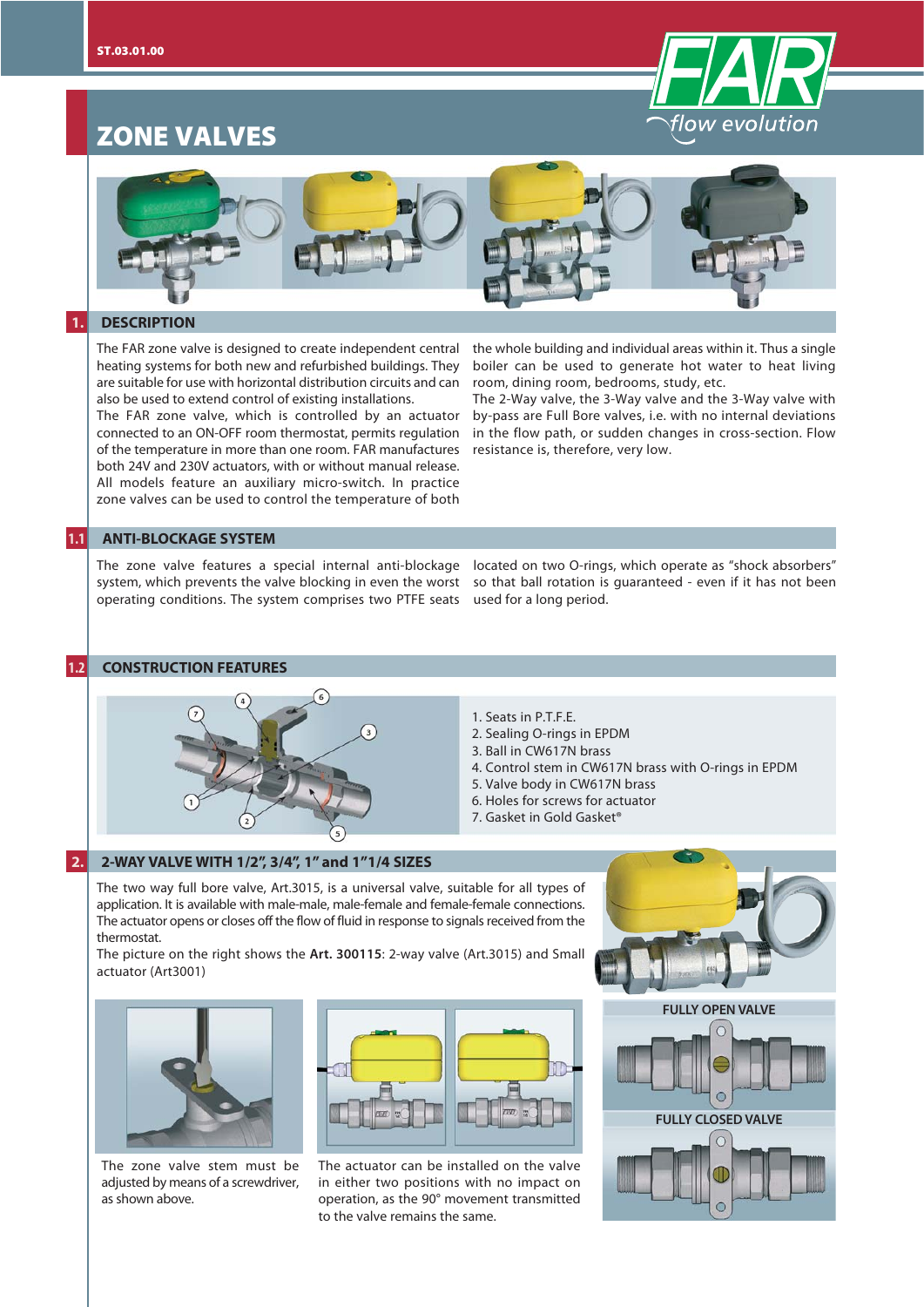**ZONE VALVES**

# **3. 3-WAY DIVERTER ZONE VALVE WITH 1/2", 3/4", 1" and 1"1/4 SIZES**

This is used to divert the flow from one circuit to another. It can be used in traditional heating systems, to divert the water back in case of thermostatic operation, or for switching in summer and winter to use circuit to heat or cool the room. This valve can also be used in systems with both boiler and real fire fireplace. It is available with male-male, male-female and female-female side connections.

The picture on the right shows the **Art. 300120**: 3-way valve (Art.3020) and Small actuator (Art.3001).

# **3.1 INSTALLATION**

to the actuator position.

**Starting position** 

Stem positioning is carried out by means of a screwdriver, with which it is possible to rotate the flow indicator into the correct position (**Fig. A**).

The actuator can be installed on the valve in either two positions with no impact on operation, as the 90° movement transmitted to the valve remains the same. Before installing the actuator, it is essential to check that the flow aperture in the ball of the valve is orientated in the desired direction.

**Next position** 

**Fig. 1** 3-Way diverter zone valve with fluid inlet from below and fluid delivery to the distribution pipework to either right or left according to the actuator position.



**Fig. 2** 3-Way diverter zone valve with fluid delivery towards the centre and inlet from right or left according

0° rotation

Illustration **Fig. B**, shows how the position of the ball permits the inlet of fluid from below and then diverts it to the left. In the same position it can also permit fluid to enter from the left and then divert it downwards.



Illustration **Fig. C**, shows how the position of the ball permits the inlet of fluid from below and then diverts it to the right. In the same position it can also permit fluid to enter from the right and then divert it downwards.



## **4. 3-WAY 3/4" AND 1" VALVE WITH BY-PASS TEE**

The FAR 3-way valve with by-pass is suitable for use in association with coplanar manifolds with no need for differential pressure valves to maintain system design heads. The interaxis of the by-pass Tee connection increases from 52mm to 63mm compared with the valve body for easy compatibility with most manifolds on the market – ensuring good flow and return connections in the zone pipework. This valve is available with male-male, male-female and female-female connections. The picture on the right shows the valve **Art. 300125**: 3-way valve (Art.3025) and Small actuator (Art.3001)





The figure on the left shows the by-pass orifice when the valve is closed. In this case the flow is sent back to the boiler, thus maintaining the design system head. In this way the pump is not overstressed by high pressure surges.

The figure on the right shows the flow of fluid when the valve is fully open.



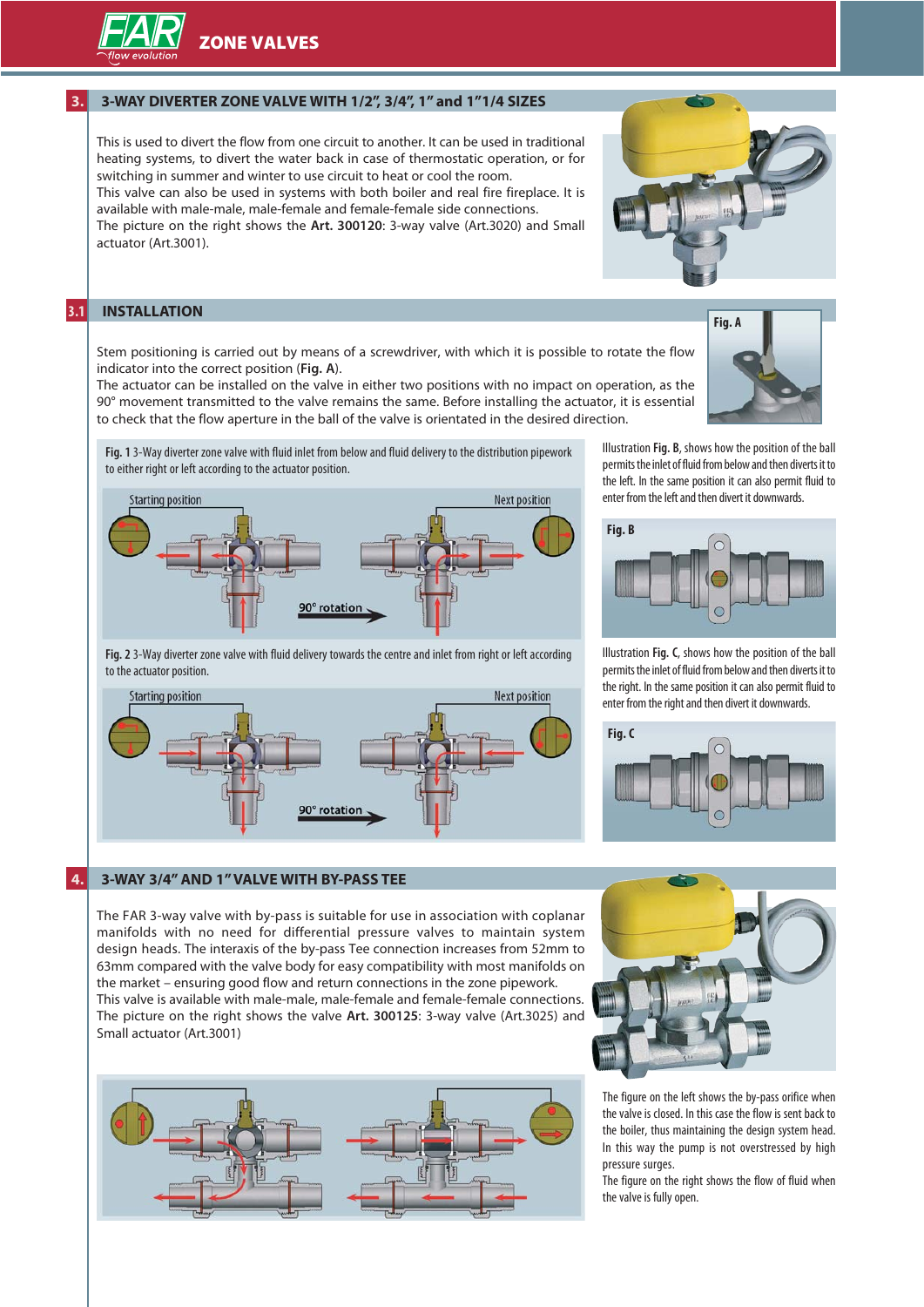# **4.1 FUNCTIONING**

Thanks to the FAR 24x19 central connection, the zone valves Art.3030, 3031 and 3027 permit to connect copper, plastic and multilayer pipes, so as to modify the interaxis between delivery and return, according to the requirements. The valve Art.3032 shows three connections with male union.



# **5. ACTUATORS FOR 1/2", 3/4", 1" AND 1"1/4 ZONE VALVES**

Actuators permit automatic operation of the zone valves. To meet varying system requirements, they are available in a number of versions: with 230V or 24V, with 8s or 40s opening time and with or without manual release. Actuators can be installed on all FAR zone valves, by simply screwing two nuts. The actuators are powered in such a way as to generate a torque up to 10 Nm, thus guaranteeing proper functioning in even the most critical conditions, i.e. in case of valves which have been installed for a long time and have calcareous deposits.

Rotation is carried out by means of two servomotors, one for opening and the other for closing. In this way wear on gears and servomotors can be reduced. Each actuator is equipped with an auxiliary micro-switch, which makes it possible to achieve parallel connections of zone valves and links to control pumps and boilers.

### **Actuator for ball zone valves complete with relay and auxiliary micro-switch**



# **5.1 ANTI-CONDENSATION INSULATION Art.3009**

Anti-condensation insulation, 4 cm or 10 cm thick, can be installed in cooling systems in which zone valves are used. It is suitable for all kinds of actuator and prevents the formation of condensation, which could cause short circuits. It can be used with all actuators in the range: 3001, 3002, 3005, 3006, 3007 and 3008, up to 1"1/4 size.

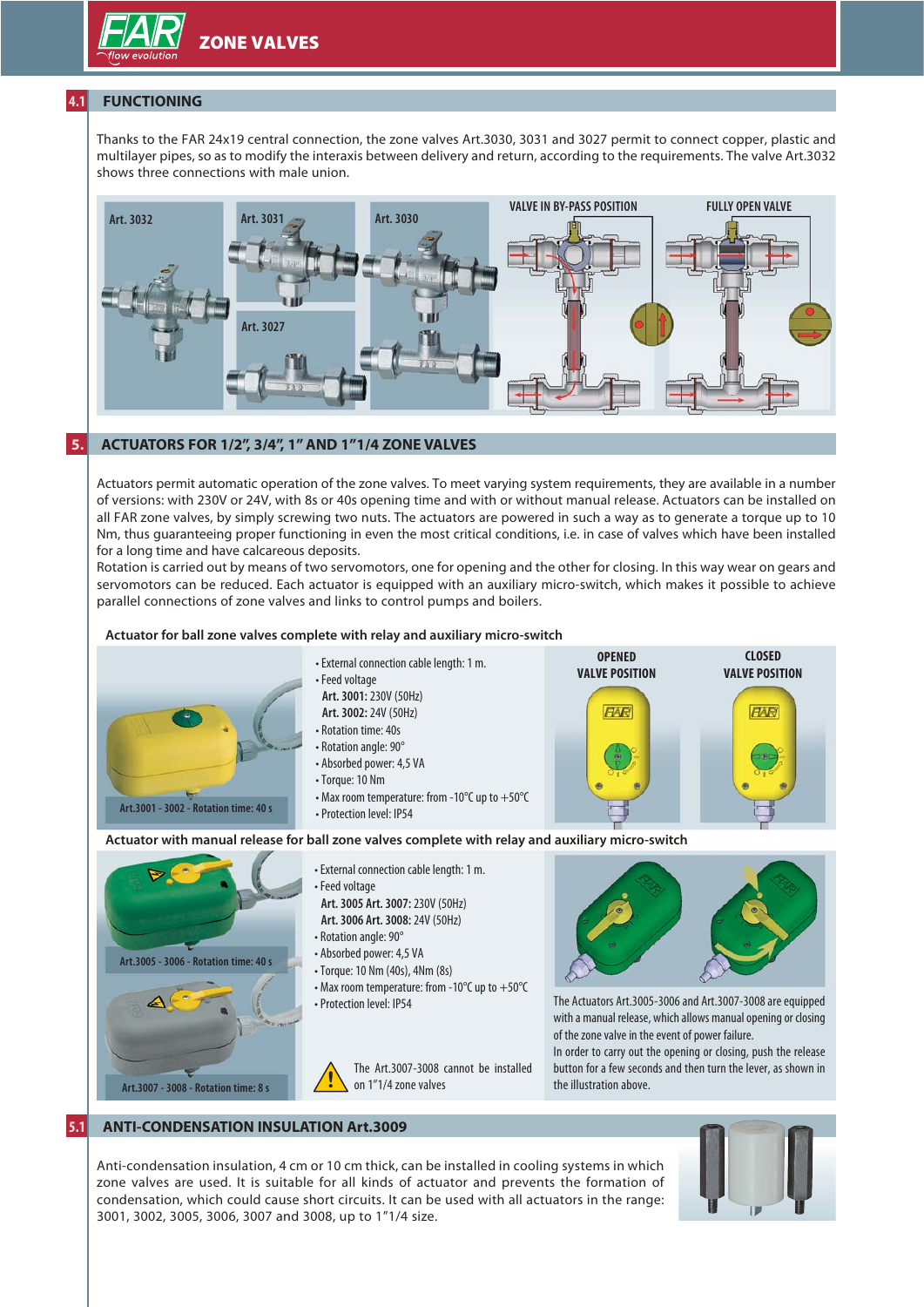# **5.2 ELECTRICAL CONNECTIONS**



Shown above is an example of an actuator connection to a terminal. The brown wire must be connected directly to phase, the blue to neutral, and the black to the thermostat



For parallel connection to several actuators, in addition to the brown, black and blue wires which are connected in this way to terminal, it is necessary to connect the grey and the white wires to the pump control in the boiler.

## **6. 2-WAY 1"1/2 AND 2" VALVE**



# **Art. 303915 (230V) and Art. 304015 (24V)**

Chrome-plated 2-way ball zone valve complete with actuator with manual release. It is available with male-male, male-female and female-female connections.

Function and installation characteristics are the same as those of the zone valves previously described, except for the stem positioning, which must be carried out by means of a 11mm wrench. (**Fig. A**).

# **7. 1"1/2 AND 2" DIVERTER VALVE**





#### **Art. 303920 and Art. 304020**

Chrome-plated 3-way ball zone valve complete with unions, nuts and actuator with manual release. It is available with male-male, male-female and female-female connections.

**Fig. A**



Functioning and installation modalities are the same of the zone valves previously described, except for the stem positioning, to be carried out by means of a 11mm wrench. (Fig.A)

Illustration **Fig. B**, shows how the position of the ball permits the inlet of fluid from below and then diverts it to the left. In the same position it can also permit fluid to enter from the left and then divert it downwards.

#### **Fig. B**



Illustration **Fig. C**,shows how the position of the ball permits the inlet of fluid from below and then diverts it to the right. In the same position it can also permit fluid to enter from the right and then divert it downwards.

**Fig. C**



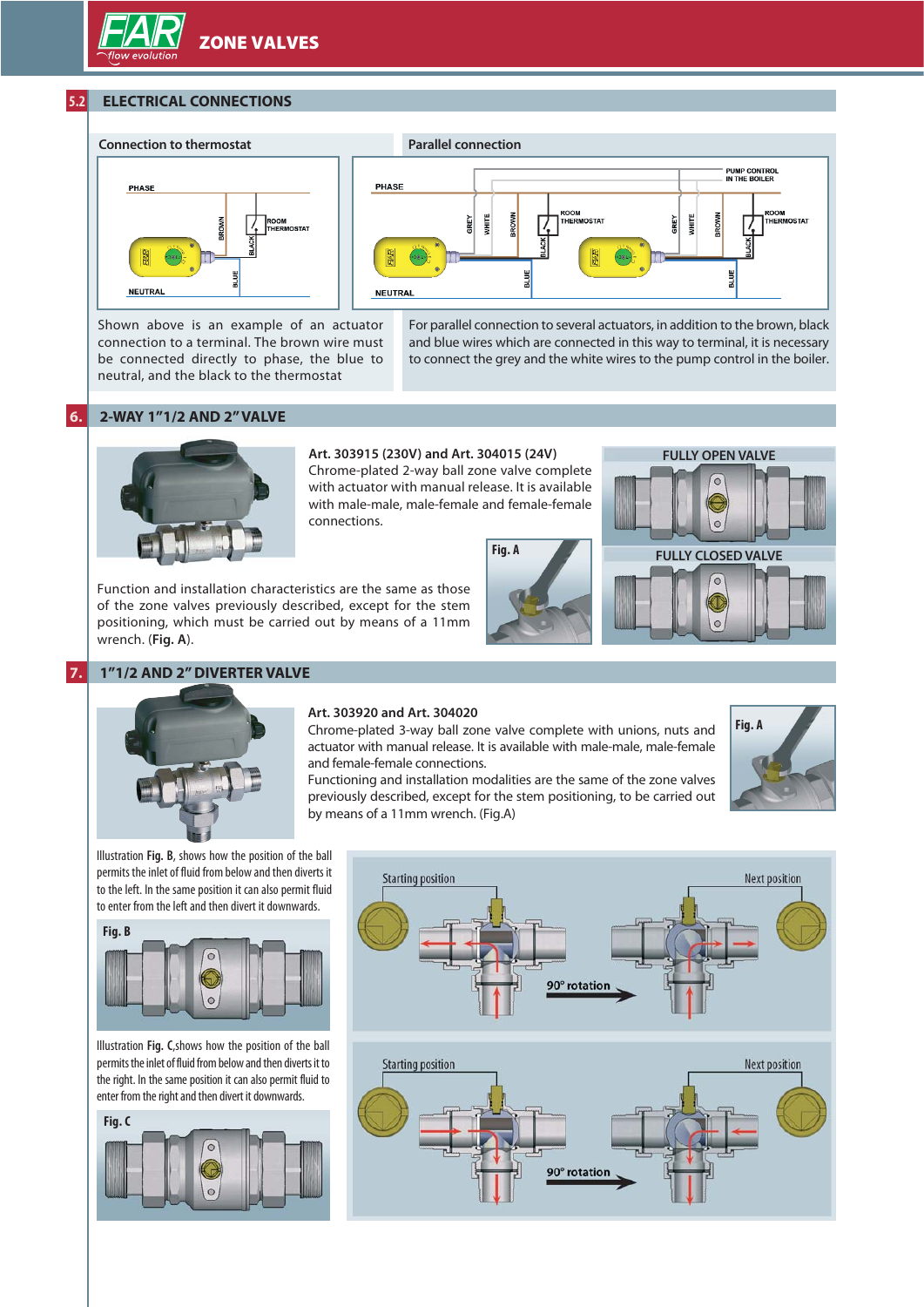

# **8. ACTUATORS FOR 1"1/2 AND 2" ZONE VALVES**

- Feed voltage: 230V 24v
- Torque: 35 Nm (80s) 20 Nm (30s)
- Rotation time: 30s 80s
- Rotation angle: 90°
- Absorbed power: 6,5 VA
- Max room temperature: from -10°C up to +70°C
- Protection level: IP65 (dust and water jets)
- Flange: ISO5211 (F3 and F5)
- Galvanized gearbox
- Screw for earthing: M4
- Transmission by means of heat treated metal gears
- Mechanical stop (0°…90°) produced in the actuator
- Safety double o-ring for terminal shaft
- Synchronous actuator with low consumption with bronzine and duty cycle of 100%
- Contact rating aux (opening and closing) 1A resistive

**NORMAL MANUAL FUNCTIONING POSITION RELEASE POSITION** Regulating handle Release handle **Art. 3039-3040**

The manual release system of the electric actuator Arts. 3039-3040 is carried out by turning the handle clockwise until it reaches the position shown (position of manual release). Once this position has been reached, you can rotate - by means of the regulation handle - the valve on which the actuator is installed.

# **8.1 ELECTRICAL CONNECTIONS**

The electrical connections for Art. 3001 are exactly the same as those for Arts.3039- 3040: connect the brown wire to terminal 7, the black wire to terminal 8 and the blue wire to number 9. To connect the micro-switches, use terminals 1-2 and 4-6.

#### **EARTHING** ON PLATE  $\mathbf{1}$  $\overline{2}$ 3 5 6  $\overline{7}$ 8 9  $\overline{\mathbf{4}}$ 7. OPEN CLOSE N F

# **9. FLUID DYNAMIC FEATURES**





The diagram on the left shows the flow resistance of the 2-way zone valves **Arts. 3015- 3016-3017 with 1/2", 3/4", 1", 1"1/4, 1"1/2 and 2" sizes** (**Fig.1**).

These diagrams are the same also for zone valves **Arts.3025-3030- 3031-3032 with 1/2", 3/4" 1" and 1"1/4 sizes and full bore flow** (**Fig.2**).

| SI <sub>7</sub> F        | 3/4" | 1" 1/4 | "1/2                                |  |
|--------------------------|------|--------|-------------------------------------|--|
| $Kv$ [m <sup>3</sup> /h] |      |        | 16.8   25.6   55.2   79.43   136.22 |  |



The diagram on the left shows the flow resistance of the 3-way diverter zone valves with L passage **Art.3020 - 3021 - 3022**

| <b>SIZE</b>                                                                              | 13/4 | 411 | 1" 1/4 | $1$ 1" 1/2 | $\cap$ |
|------------------------------------------------------------------------------------------|------|-----|--------|------------|--------|
| $\mid$ Kv [m <sup>3</sup> /h] $\mid$ 4.5 $\mid$ 9.9 $\mid$ 13.7 $\mid$ 25.5 $\mid$ 40.84 |      |     |        |            | 64.86  |